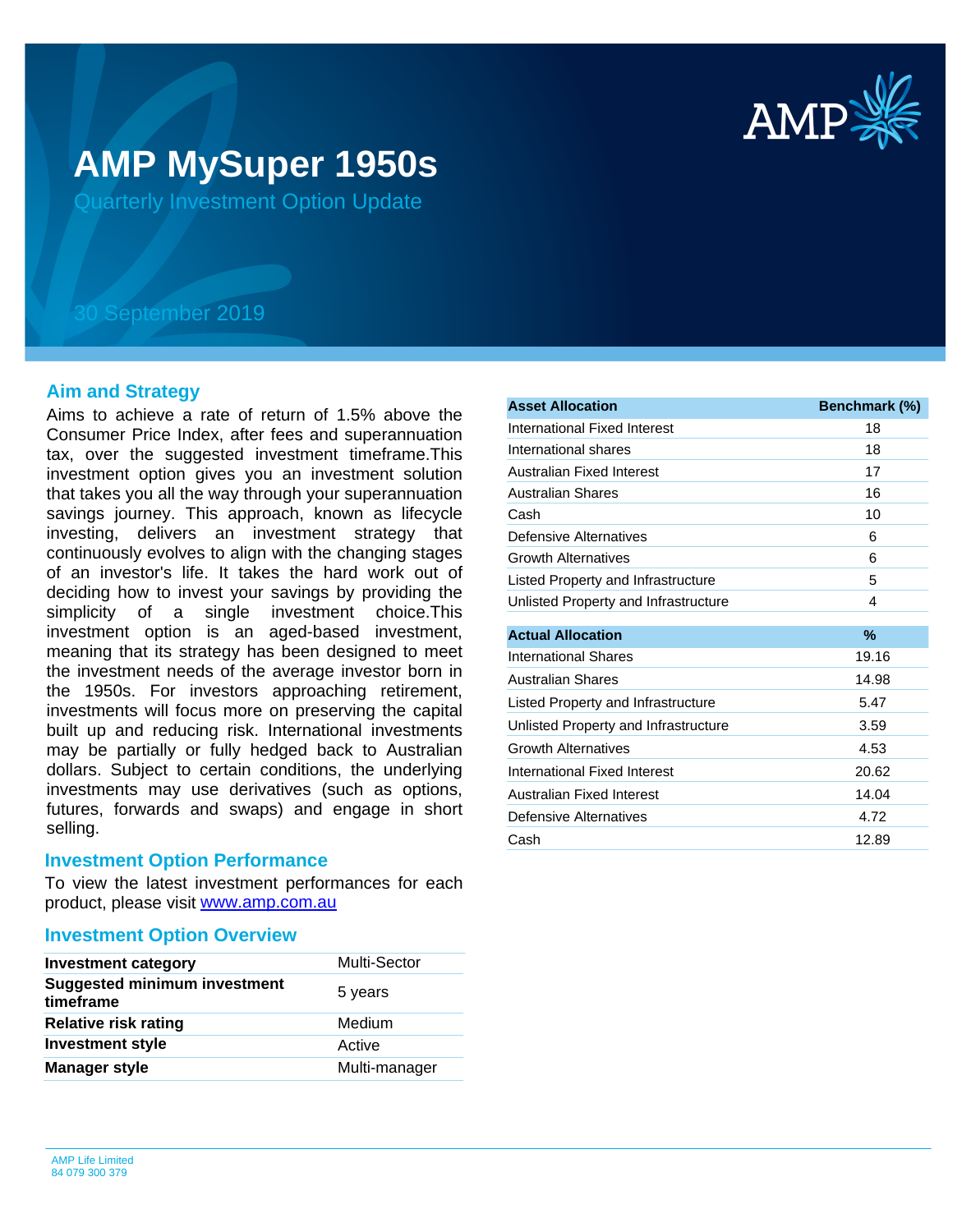## **Fund Performance**

AMP MySuper 1950s delivered a 1.8% return over the September quarter. Despite volatility during the period, gains were made in most underlying asset classes, with contributions from bonds as well as shares. Since inception, AMP MySuper 1950s has performed well for members, with performance remaining ahead of the CPI+ target over all key time horizons.

During the quarter, market sentiment experienced both lows and highs as the continued slowdown in global economic data and US-China tensions motivated global central banks to adopt further monetary policy easing in the form of interest rate cuts. This volatile environment supported allocations to 'safe-haven' assets, such as fixed income and credit. Lower rates also aided other yield-driven assets such as property and infrastructure, which generated modest returns. For share markets, much of the positive impact of the rate cuts was suppressed by lacklustre global economic data and uncertainties caused by the US-China trade tensions. However, by quarterend, less investor pessimism saw both developed share markets and the Australian share market rebound, closing up 1.5% and 2.4% respectively.

Moving into the final quarter of 2019, we remain cautiously optimistic, as global markets face a variety of unpredictable situations. Continued concerns around the US-China trade tensions, a no-deal Brexit and slowing global growth are likely to increase recessionary risks. This, in combination with low interest rates, supports fixed income markets, although expensive valuations may limit any upside. For shares, the current environment is less supportive particularly if risks worsen. For sentiment to improve, it will take a settling of the trade tensions and an improvement in the outlook for global growth. Given this, we maintain a broadly neutral allocation across most asset classes. AMP MySuper 1950s maintains a sizeable allocation to defensive assets, which could provide protection if the economic environment worsens. Allocations to alternatives and cash should also diversify risk away from potential share market declines. Overall, returns are likely to moderate by year end.

## **Market Review**

Increasing predispositions by global central banks to become ever more accommodative during the September quarter have kept the bias on interest rates downwards, making equities relatively attractive and increasing the correlation between equities and bonds. However, the International Monetary Fund revised down its projection for global growth further during the period.

For the US-China trade dispute, which saw further escalation during the period, trust will need to be re-established between both parties at face-to-face meetings before any serious progress can be made. Until then, there is the potential for volatility to ramp-up substantially.

As was widely factored into the market, the US Federal Reserve (Fed) cut the Federal Funds Rate range by 25 basis points to 2.0-2.25% on 31 July; the first cut since the Global Financial Crisis, followed by a further cut of 25 basis points on 18 September to take the rate range to 1.75-2.0%.

In the US economy, the trade deficit continued to widen. However, as a whole, US economic data was generally benign, and the US stock market reached a record high during the quarter. There has been strong consumerrelated and business data; however, jobs growth has been somewhat sluggish, and the ISM manufacturing conditions index remains subdued. Recent retail sales have risen more than expected and small business confidence remains strong, although latest labour market indicators have been more mixed.